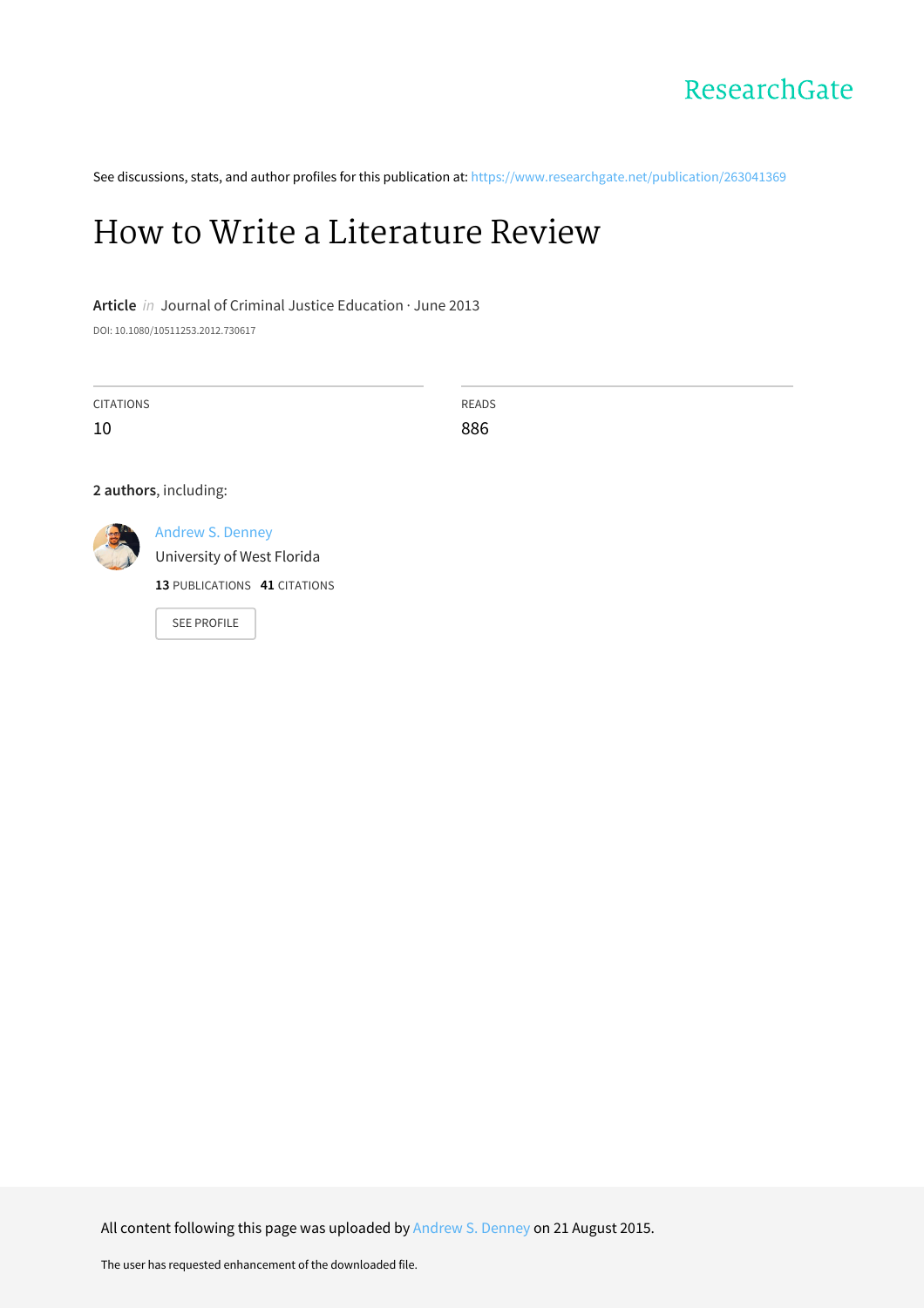This article was downloaded by: [Richard Tewksbury] On: 12 October 2012, At: 06:37 Publisher: Routledge Informa Ltd Registered in England and Wales Registered Number: 1072954 Registered office: Mortimer House, 37-41 Mortimer Street, London W1T 3JH, UK



## **Journal of Criminal Justice Education**

Publication details, including instructions for authors and subscription information: <http://www.tandfonline.com/loi/rcje20>

**How to Write a Literature Review** Andrew S. Denney & Richard Tewksbury

Version of record first published: 11 Oct 2012.

**To cite this article:** Andrew S. Denney & Richard Tewksbury (2012): How to Write a Literature Review, Journal of Criminal Justice Education, DOI:10.1080/10511253.2012.730617

**To link to this article:** <http://dx.doi.org/10.1080/10511253.2012.730617>

## **fiFirst**

### PLEASE SCROLL DOWN FOR ARTICLE

Full terms and conditions of use: [http://www.tandfonline.com/page/terms-and](http://www.tandfonline.com/page/terms-and-conditions)[conditions](http://www.tandfonline.com/page/terms-and-conditions)

This article may be used for research, teaching, and private study purposes. Any substantial or systematic reproduction, redistribution, reselling, loan, sub-licensing, systematic supply, or distribution in any form to anyone is expressly forbidden.

The publisher does not give any warranty express or implied or make any representation that the contents will be complete or accurate or up to date. The accuracy of any instructions, formulae, and drug doses should be independently verified with primary sources. The publisher shall not be liable for any loss, actions, claims, proceedings, demand, or costs or damages whatsoever or howsoever caused arising directly or indirectly in connection with or arising out of the use of this material.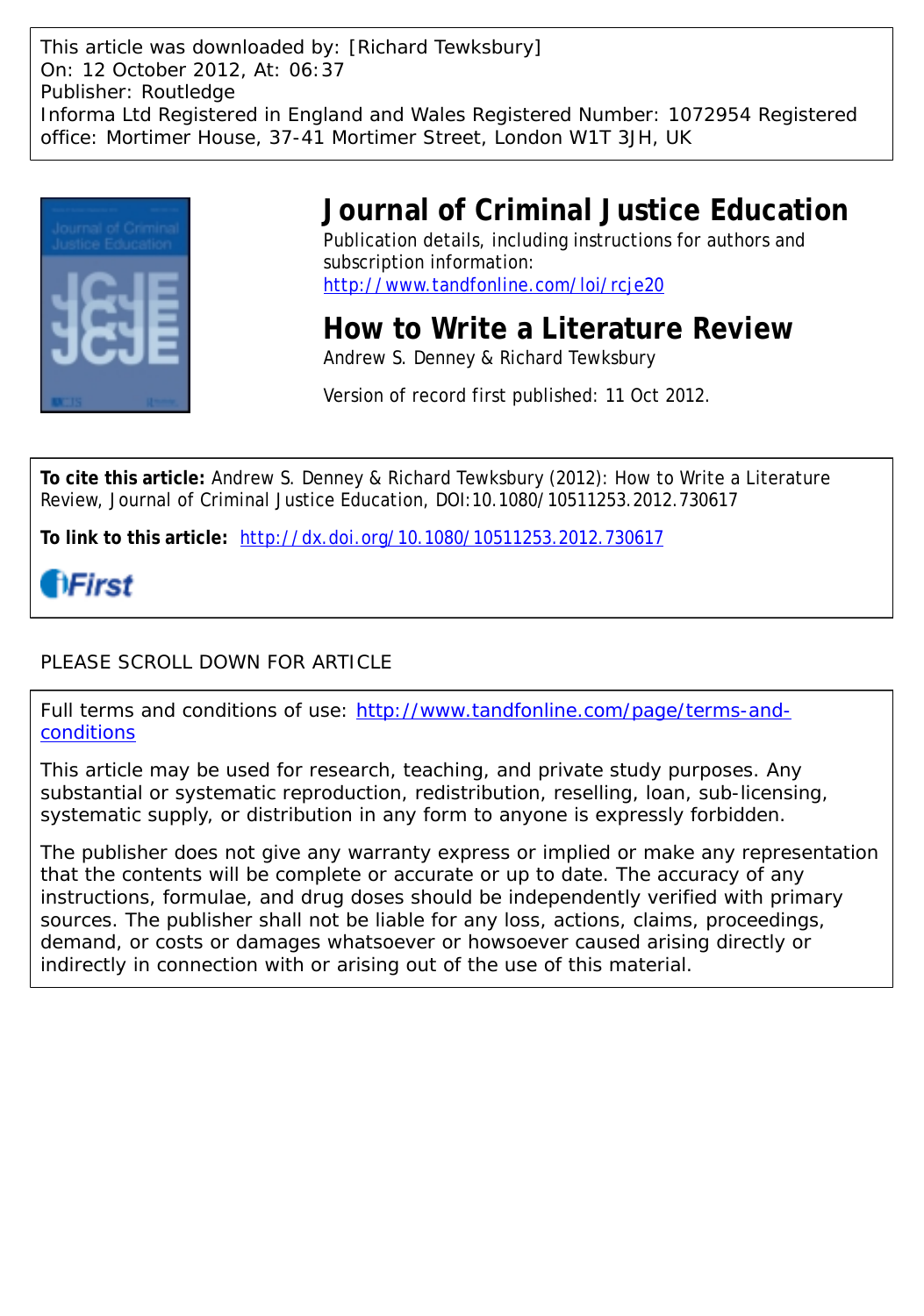## How to Write a Literature Review

## Andrew S. Denney and Richard Tewksbury

Learning how to effectively write a literature review is a critical tool for success for an academic, and perhaps even professional career. Being able to summarize and synthesize prior research pertaining to a certain topic not only demonstrates having a good grasp on available information for a topic, but it also assists in the learning process. Although literature reviews are important for one's academic career, they are often misunderstood and underdeveloped. This article is intended to provide both undergraduate and graduate students in the criminal justice field specifically, and social sciences more generally, skills and perspectives on how to develop and/or strengthen their skills in writing a literature review. Included in this discussion are foci on the structure, process, and art of writing a literature review.

#### What is a Literature Review?

In essence, a literature review is a comprehensive overview of prior research regarding a specific topic. The overview both shows the reader what is known about a topic, and what is not yet known, thereby setting up the rationale or need for a new investigation, which is what the actual study to which the literature review is attached seeks to do. Stated a bit differently (Creswell 1994, pp. 20, 21) explains:

The literature in a research study accomplishes several purposes: (a) It shares with the reader the results of other studies that are closely related to the study being reported (Fraenkel & Wallen, 1990. (b) It relates a study to the larger, ongoing dialog in the literature about a topic, filling in gaps and extending prior studies (Marshall & Rossman, 1989). (c) It provides a framework for establishing the importance of the study.

As an overview, a well done literature review includes all of the main themes and subthemes found within the general topic chosen for the study. These themes and subthemes are usually interwoven with the methods or findings of the prior research. Also, a literature review sets the stage for and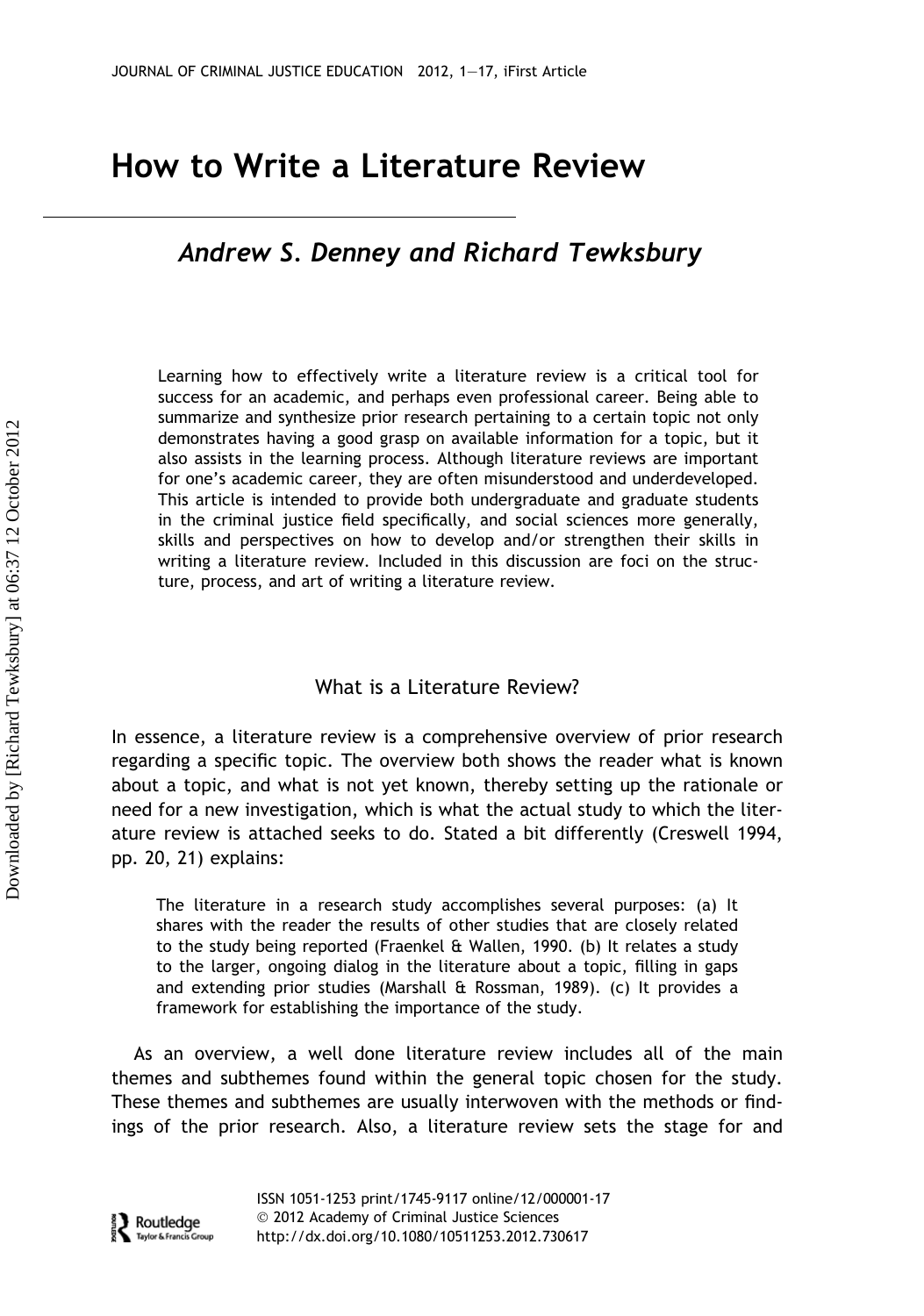offers readers justifications for the purpose and methods of the original research being reported in a manuscript. Said a bit differently, "The literature review is where you identify the theories and previous research which have influenced your choice of research topic and the methodology you are choosing to adopt" (Ridley, 2008, p. 2).

The most common and most appropriate sources to draw upon and use as evidence in a review of a topic are articles found in academic journals and books. However, the availability of academic journal articles may vary tremendously depending on the research topic chosen. Other commonly accepted resources to use are governmental publications and newspaper articles to just name a few. The literature review needs to identify and discuss/explain all of the main points or findings of a specific topic. Also, both classic (if available) and the most recent studies need to be included to demonstrate an in-depth understanding of the topic at hand.

#### Why is it Important?

Literature reviews are important for a number of reasons. Primarily, literature reviews force a writer to educate him/herself on as much information as possible pertaining to the topic chosen. This will both assist in the learning process, and it will also help make the writing as strong as possible by knowing what has/has not been both studied and established as knowledge in prior research. Second, literature reviews demonstrate to readers that the author has a firm understanding of the topic. This provides credibility to the author and integrity to the work's overall argument. And, by reviewing and reporting on all prior literature, weaknesses and shortcomings of prior literature will become more apparent. This will not only assist in finding or arguing for the need for a particular research question to explore, but will also help in better forming the argument for why further research is needed. In this way, the literature review of a research report "foreshadows the researcher's own study" (Berg, 2009, p. 388).

It is important to keep in mind that it is not realistic to expect readers to be familiar with all of the relevant background and pre-existing knowledge about any topic. Scientific knowledge (about all topics) accumulates rapidly, and keeping up on any topic can be a challenge. This is not a new idea, three decades ago (Cooper, 1984, p. 9) argued:

Given the cumulative nature of science, trustworthy accounts of past research form a necessary condition for orderly knowledge building. Yet, research methods textbooks in the social sciences show a remarkable lack of attention to how an inquirer finds, evaluates, and integrates past research. This inattention is especially troubling today because the social sciences have recently undergone a huge increase in the amount of research being conducted … (T)he need for trustworthy accounts of past research is also strengthened by growing specialization with the social sciences.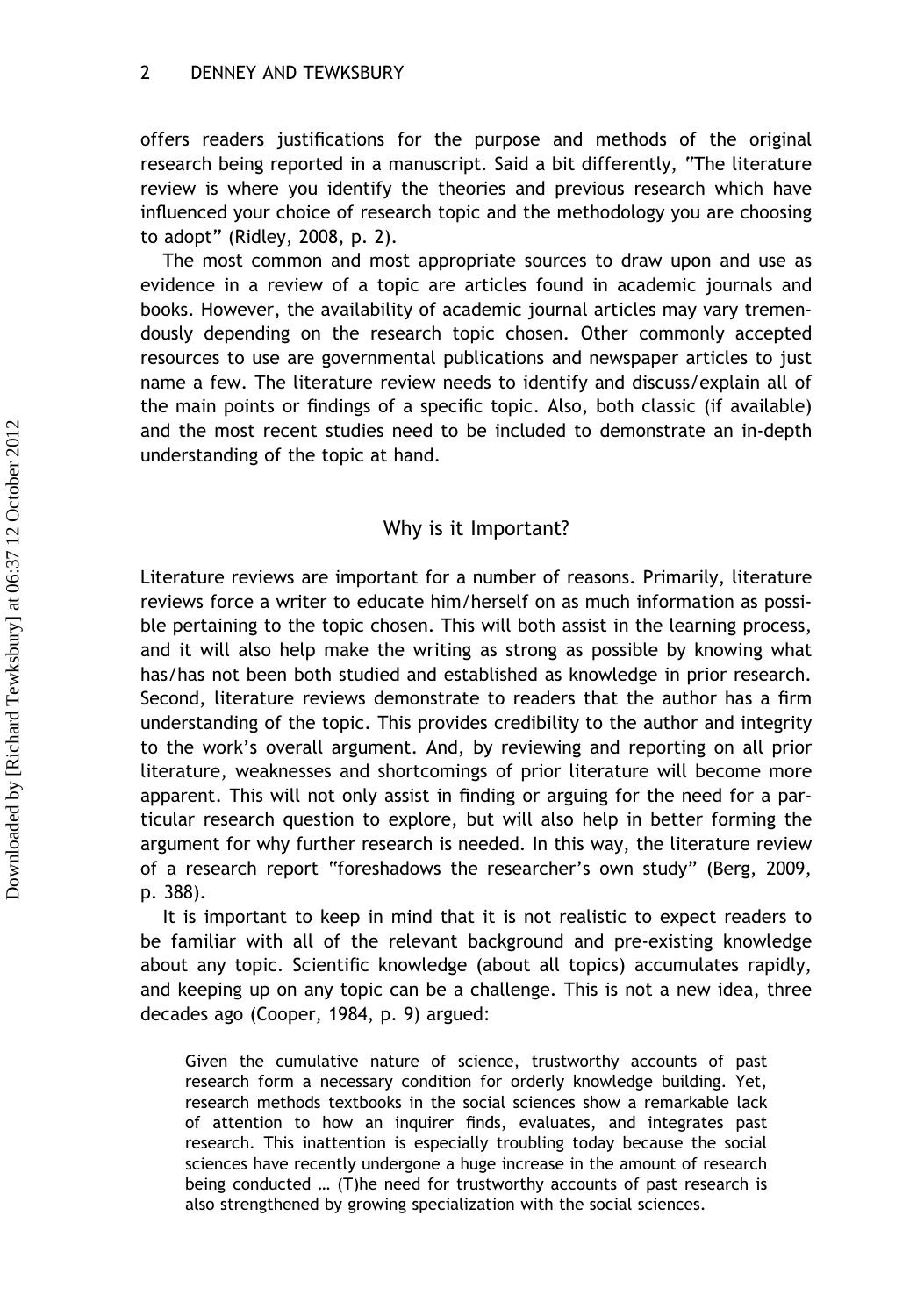In regards to the professional importance of a good literature review for a manuscript that reports on the results of an original research project, it may be important to know that literature reviews are commonly focused upon components of manuscripts under review for publication. In a survey of criminal justice and criminology journal manuscript, reviewers Mustaine and Tewksbury (2008) reported that more than three-quarters (76.9%) of manuscript reviewers say that the quality of a manuscript's literature review is an important influence on their review. Similarly, surveyed criminal justice and sociology journal editors report that the literature review in a manuscript is a highly important aspect of a manuscript (Mustaine & Tewksbury, in press). And, when looking just at the content of reviews for manuscripts at the top tier journal Justice Quarterly, problems with literature reviews are the fourth (of nine) most commonly criticized portions of reviewed manuscripts, with fully 57% of manuscripts cited for problems in the literature review (Tewksbury & Mustaine, 2012). Interestingly, it is the graduate students and assistant professors who, as manuscript reviewers, are most likely to cite problems with reviewed manuscripts' literature reviews.

#### What Does a Literature Review Include?

First and foremost, literature reviews include a comprehensive overview of a general topic. For example, if there was a study on whether alcohol abuse leads to the tendency to commit violent crimes, then it would need to have an overview of substance abuse issues (not just alcohol abuse) and how such may influence all types of crime. First, the review of this literature should start with the general topic of substance abuse and how it influences committing all types of crime. Then, it should discuss different types of substance abuse (i.e. prescription drug abuse, alcohol abuse, etc.). Next, it would need to discuss the influence of substance abuse on general types of crime (i.e. petty theft, property crimes, violent crimes, etc.). Finally, it would need to focus on the primary subtopics of alcohol abuse (i.e. psychological affects, behavioral affects, etc.) and its direct influence on committing violent crimes. In essence, the literature review goes from a broad overview to a specific focus by using subtopics of the general research question to guide the focus to a specific research question that the author wants to address.

One important characteristic of the review of the literature on a particular topic that is somewhat different from articles or manuscripts that report on the findings of individual studies is that whereas reports of individual studies almost always report findings that show the existence of a relationship, a literature review may conclude that there actually is not a relationship between particular concepts, variables, or issues (Baumeister & Leary, 1997). In this way, a literature review may be important for what it tells readers we know is not present in the social world.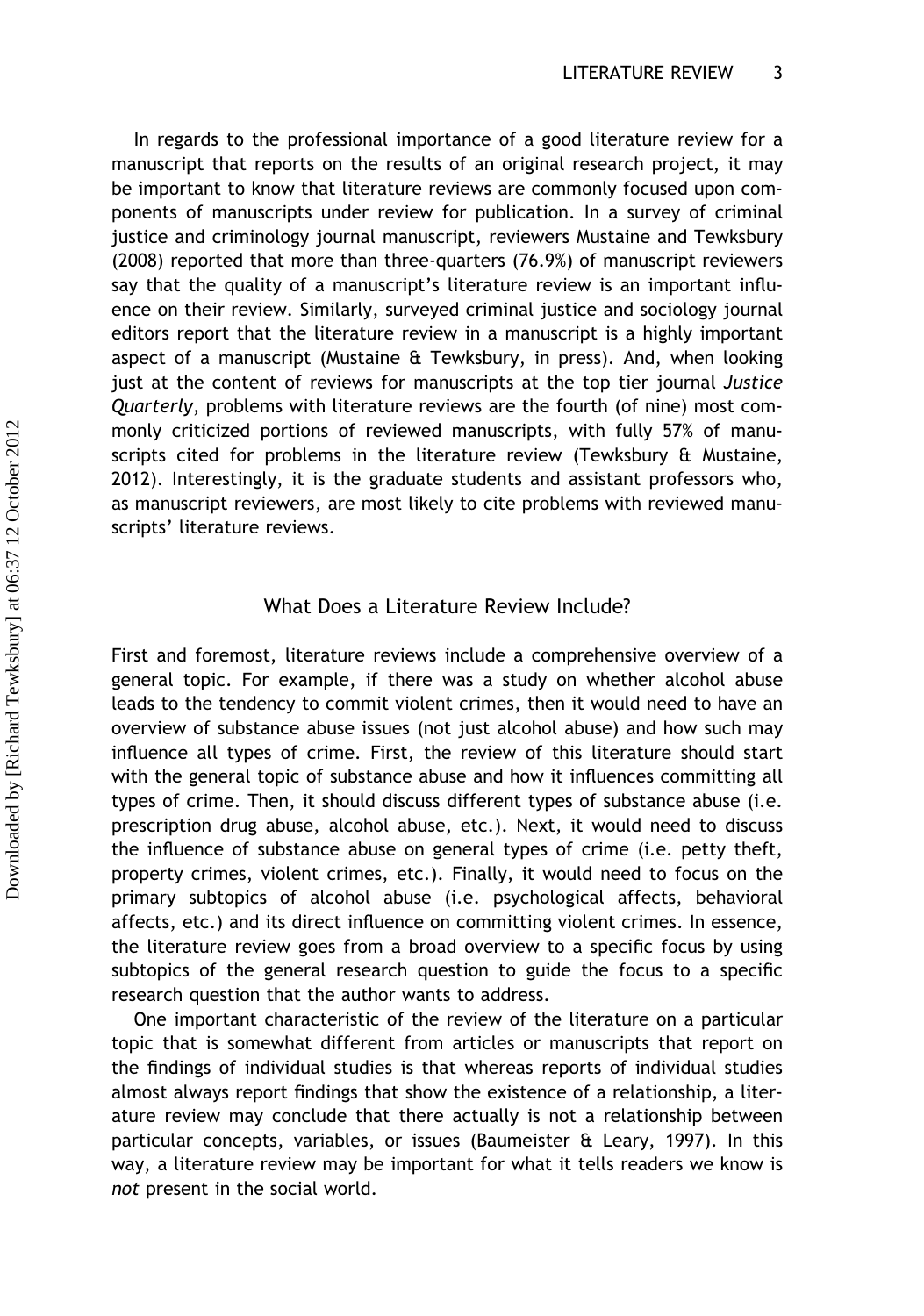#### 4 DENNEY AND TEWKSBURY

#### What Various Foci Should a Literature Review Take?

Literature reviews can take on a number of different focuses that vary according to the type of research question that the review functions to set up in the current study. The primary focus will be related to the individual concepts of the general research question. However, how this is done will differ from study to study. Also, it is important that these concepts cover the entire (relevant and related) scope of previous literature pertaining to the current research topic, even if it does not directly coincide with it. When identifying and discussing/explaining these concepts, be sure to emphasize the findings of prior studies, or what the contribution to our knowledge about the topic is for each study. These reported findings should fall under the overarching concepts for the general research topic, and they should not be listed one after another. Rather, a literature review should educate the reader about what individual studies have contributed to our accumulated knowledge, but do so with a focus on discussing concepts or themes or types of issues related to the general topic. Generally speaking, literature reviews will have one of the three types of focuses (Cooper, 1984). Reviews may be integrative (summarizing past research based on overall conclusions of the past research), theoretical (identifying and critiquing the ability of different theories to explain a phenomenon, or methodological (highlighting different methodological approaches used in past research and the contributions of each type of research) in focus.

Regardless of the specific focus, it is crucial that there is a flow throughout the literature review, connecting the concepts somewhat seamlessly. A common error that reflects a mistargeted literature review is to string together a series of sentences or paragraphs that tell the reader study A found this, study B found this, and study C found this. A literature review should not read like a series of annotations about individual studies/articles. A literature review must have a clear focus on what the research question is that is going to be studied, and the organization of the discussion should lead the reader from the very broad general topic down to the specific issue about which a manuscript is going to report a new piece of research. In this way, by the end of the literature review, the reader should have a solid understanding of what is already known about the topic, what is not yet known, and therefore a good idea of what exactly the current study is going to examine, and why.

#### What are Qualitative and Quantitative studies?

All research studies fall into one of two basic categories. These are the two categories of qualitative and quantitative studies. Qualitative studies are typically those that wish to gain understanding regarding the interactions that take place within a certain social world. For example, someone wanting to study how gang leaders function in their world, how they interact with others (including gang members, leaders of other gangs, and regular people)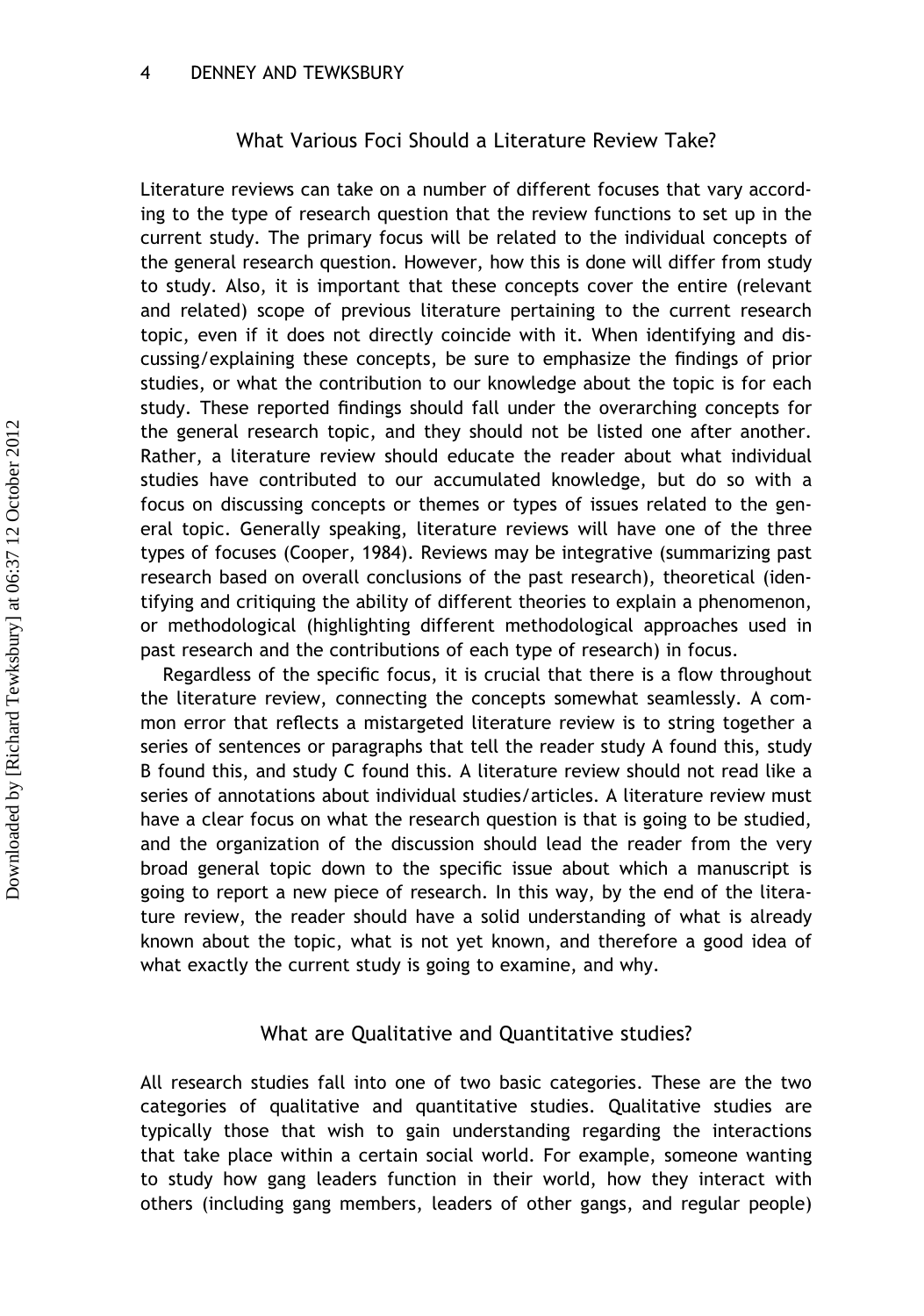and how they perceive their role in the community would find that a qualitative approach would be best. Some of the most common ways to conduct a qualitative study are observation, participant observation, and interviews. It is best to think of qualitative studies as wanting to understand the actual ways that a social world functions and how the participants in a particular social world go about living, working, interacting, and feeling about their place in that setting.

A quantitative study is where researchers typically want to identify whether or not a statistical relationship exists between variables and how strong or prevalent such a relationship is. For example, if someone wants to understand the relationship between individuals' level of education and their tendency to commit property crime, then they would most likely have to examine this relationship through the quantitative approach. The most common way that this study would be conducted would be to use a survey or to construct measures of educational achievement and crimes committed from official sources, and then conduct statistical analyses to identify any potential relationships between the variables of education and crime type. Surveys in criminal justice and criminology official records are the most common form of data used for statistical analysis in quantitative social science studies.

Whether the project at hand is a qualitative or quantitative study has a strong influence on the general design of the literature review that accompanies the reporting of a study (see Randolph, 2009). The research question typically dictates what type of methods a study will have to use (i.e. qualitative or quantitative). This topic will be addressed in further detail in the section below.

### Differences Between Writing Literature Reviews for Quantitative and Qualitative Studies

#### **Qualitative**

Whether the research question is qualitative or quantitative, heavily determines how a literature review should be constructed. For qualitative research questions, literature reviews need to focus on how a research question——that is usually broader than a hypothesis to be tested in a quantitative study——is shown to be needed to be addressed. This means that in a literature review for a qualitative study, there needs to be an all inclusive approach to the general research topic. In continuance with the above example, if the research question is how alcohol abuse influences the tendency to commit violent crime, then it would be necessary to include the general theme of substance abuse and how it influences committing all forms of crime. Additionally, there needs to be only a minor degree of focus on the methods of previous studies and more focus on the specific findings of prior studies. This is a key difference between qualitative and quantitative that will be discussed in further detail in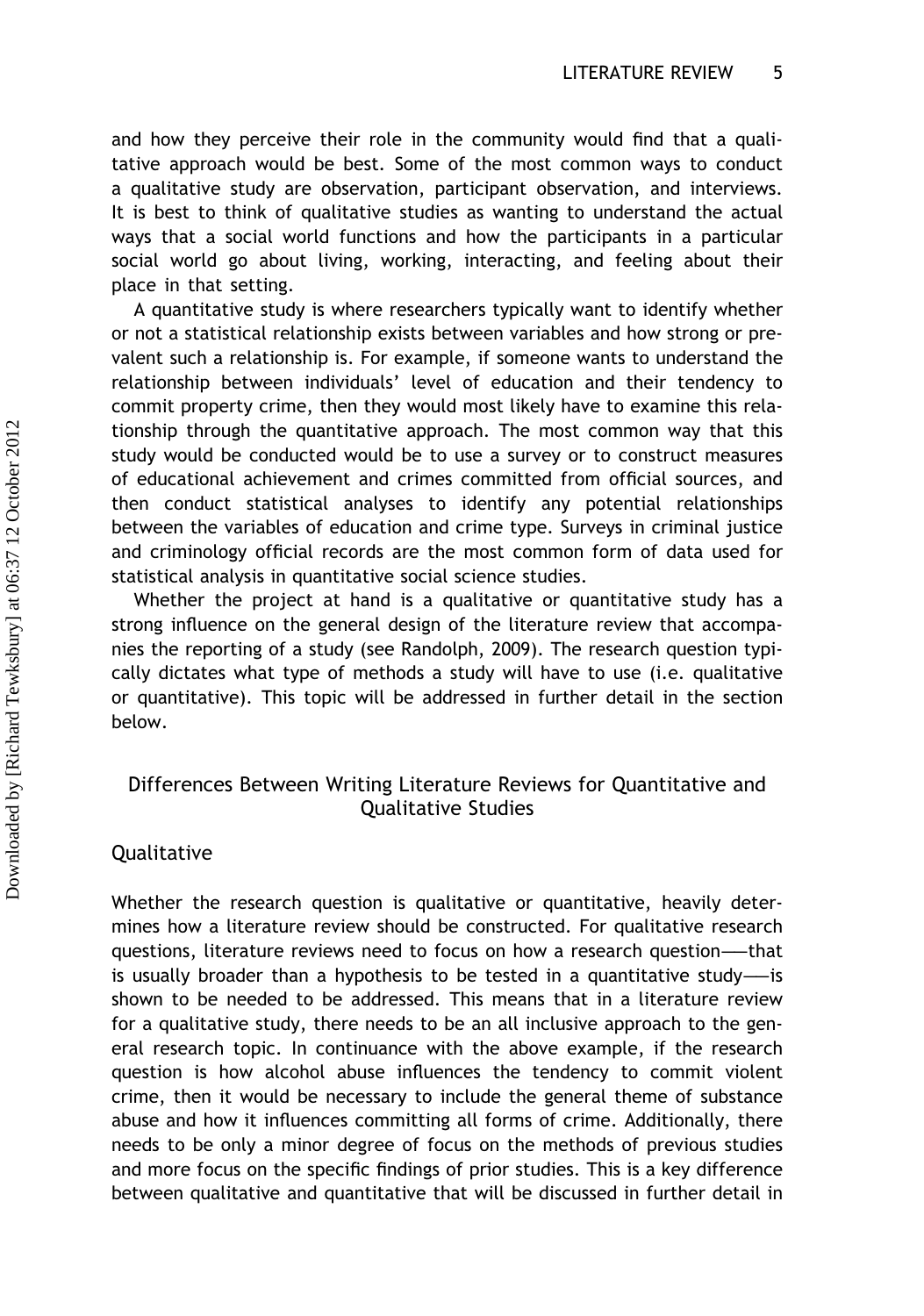#### 6 DENNEY AND TEWKSBURY

the quantitative section. It is also important to discuss whether or not prior quantitative studies have been conducted on the current research topic. If there has been, then it is essential that there is a discussion or an explanation of why it is important for the research question being set up by the literature review to use a qualitative approach instead of a quantitative approach. This will help strengthen the argument for the current research and convince a reader that the new study being reported on is in fact important and contributing to the accumulation of knowledge about the topic at hand. Remember, although different, the two types of studies (quantitative and qualitative) can greatly strengthen each other and work together to provide a more complete understanding of the desired research topic.

It is also important to remember that each research type has its own set of limitations. For qualitative studies, the limitations generally are related to particularistic (i.e. small) samples or perhaps even a small scope of settings that are examined. It is often the case with qualitative studies that the literature review will borrow from several different themes or arguments to construct one all-inclusive theme. This all-inclusive theme will help in demonstrating why a new approach that prior studies have not done or completed is needed. By drawing on multiple themes/arguments, it will simultaneously strengthen the argument being made throughout the current study and give confidence to the readers that the current topic has been researched in great depth.

#### Quantitative

Literature reviews for quantitative studies need to discuss both what previous studies pertaining to the research topic have found/concluded and how such studies were done in terms of the specific variables used and the operationalizations of key (especially dependent) variables. Reviews used to introduce and set up quantitative studies also focus more heavily on the methods used in prior studies when compared to qualitative studies. The methods that need to be present in the literature review are both those that in previous studies are common as well as those that represent new "advances" in how to do a particular conceptual definition, measurement, or analysis. This will primarily depend on the specific variables and how prior research has been conducted on the research topic.

It may be best to think of quantitative literature reviews as defining and describing the shapes of pieces of a puzzle in order to construct the complete focus of the intended research topic. Here, the literature review will need to show how particular variables and/or findings are common (or not) across the field of existing studies about the current research topic. By providing documentation of particular variables and findings, this approach facilitates readers having more confidence in the validity and reliability of the findings in the current study.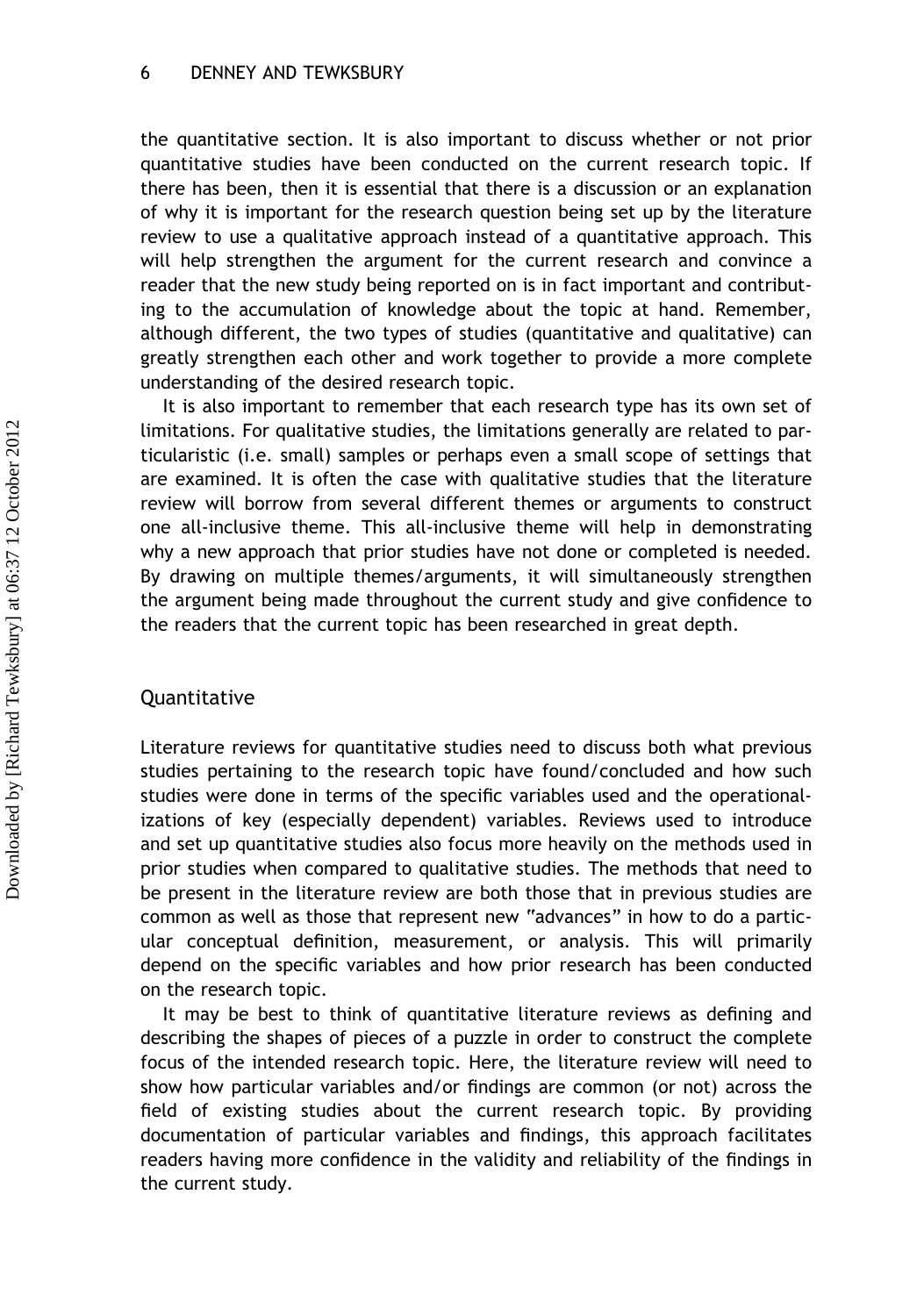#### Outlining the Literature Review

Now that it is clear that literature reviews vary depending on the type of research question being investigated by a study, it is necessary to discuss the process of outlining. Outlining is perhaps the most important step in writing a successful literature review. Having a well-thought and planned outline will assist in searching for necessary types of information and sources, save time while writing, and allow for a clearer and stronger argument for readers.

Although most people hear the word "outline" and become worried and overwhelmed with properly ordering ideas, being certain they have a point #2 for every point #1, being sure that a subpoint A is followed by a subpoint B, etc., such strict structures are not necessary. Outlines are important, for as Machi and McEvoy (2009, p. 134) explain: "Outlining serves three purposes. It acts as (a) a mechanism for integrating and transforming ideas, (b) a mechanism of sequencing those ideas, and (c) a general plan for the composition." The outline is simply the map of what you intend to discuss, and how.

The first step in creating an outline is choosing a general topic to study. This topic needs to be general because choosing a limited topic at the outset might severely reduce the amount and quality of sources to be found, and might even lead to wasting a fair amount of time. The key is choosing something of interest without too specific of a focus. For example, if one's interest was in felon disenfranchisement, they would not choose only felon disenfranchisement as the topic to be reviewed. This is too narrow of a topic that is likely to yield a relatively small body of work and sources to draw upon, and therefore, will be too limiting in allowing the writer to establish an overview of the topic. As a result, it would be more appropriate to focus on a topic such as collateral consequences of felony convictions. These are two subcategories that are somewhat broad, but not too much to where it will hinder the process of identifying and discussing existing knowledge and sources of information. Also, each subcategory has several different subtopics/themes within that could be the focus of an entirely new study. It is also important to remember that it is okay to modify, revise, or refocus the topic after initially choosing one. This is a natural progression of developing an outline. New ideas and research questions will likely emerge throughout the entire outlining process, perhaps even when it is thought to be nearly complete. This emergence of new ideas and research questions will do nothing but strengthen the scope and soundness of the argument for the current study.

The second process in outlining is adding evidence to the general topic, leading to a more specific focus. This will also become a natural progression from finding what the general topic will be from the previous step and reading the available literature that addresses the general topic. Think of this process as similar to building a puzzle. Each source for the general topic will likely lead to several other useful sources with their own set of themes or subtopics, each being their own puzzle piece, until the entire picture is visible. These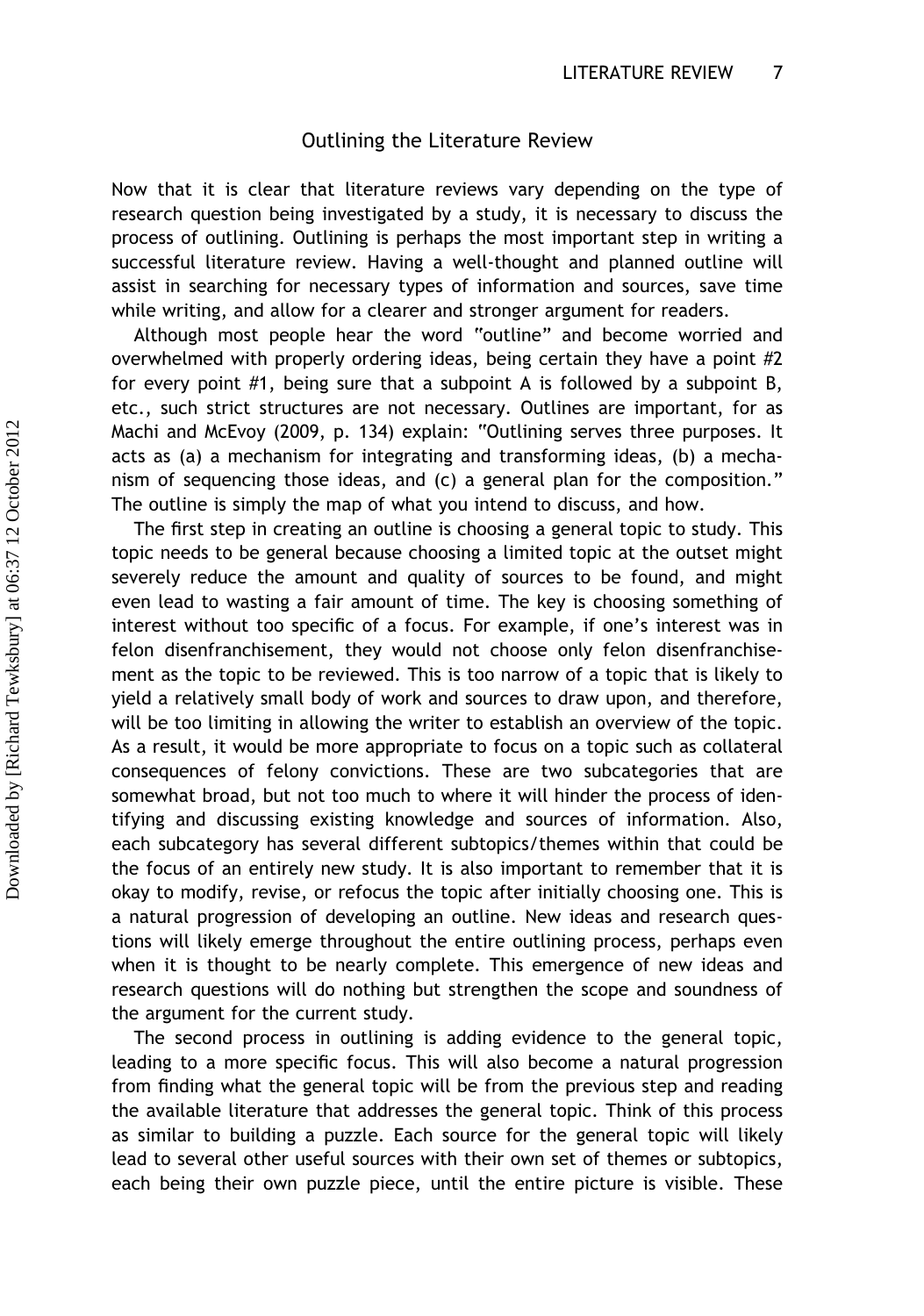sources will also likely present nearly all of the subtopics for the relevant topic, and will set the parameters for guiding where and how to look for other applicable sources. It is also important to note that all of the evidence needed to produce an adequate literature review will very rarely be found prior to the beginning of the writing process. As with finding other relevant sources, this is a natural progression of the writing process. New ideas will likely appear, and gaps that need to be filled will become more apparent once writing begins. This introduces the notion of the outline as being a "living" or "fluid" document. It not only is acceptable to constantly be altering the outline once an initial draft has been formed, but doing so is expected. Additionally, if an outline does not change once the writing process begins; it likely is going to be a weak literature review with several noticeable flaws——because the writer failed to pursue and include ideas and areas of knowledge that emerged in the writing process. Writers of literature reviews need to embrace the "living" nature of the outline as each minor change is leading to a stronger and more complete literature review. Similarly, when later working with your outline and actually writing sentences, paragraphs, and sections, the process of revising and moving portions of text to different locations is natural and expected. Here, it is useful to think of the overall writing process in the way suggested by Machi and McEvoy (2009) who distinguish between the process of Writing to Understand and Writing to be Understood. The first is the goal of your outline and initial drafting of your manuscript. Once you have things down in a way that you can understand, your task shifts (in your revised and final drafts of a manuscript) to writing in such a way that a reader can and will understand.

In the outlining process, once the initial subtopics and themes for the general topic have been identified, the next step is to simply place them in a logical order. In other words, the subtopics need to be sign posts that direct the reader from the broad theme to the specific focus of what the current study will be about. The first type of sequence can sometimes come from the main topic itself as to what flow it will take. For example, if the current research topic is about whether juvenile substance abuse rehabilitation centers reduce recidivism, then the literature review could start with a brief history of juvenile substance abuse centers. The brief history section would then be followed by, current numbers of juvenile substance abuse centers, known benefits of these programs, programming impact on recidivism, and what variety of centers are most successful in reducing recidivism. A different type of sequence for a literature review can be based on the commonality of themes. An example of organizing the literature review from most common to least common is doing a quantitative study on the relationship between education level and the likelihood of committing violent crimes. The literature review would briefly introduce and discuss the idea of education and the influence of education on committing crime, then change focus from what the existing body of knowledge has established as the most common ways that education influences crime to the least common methods. As the ways by which education influences crime commission are chronicled within the discussion of each "way,"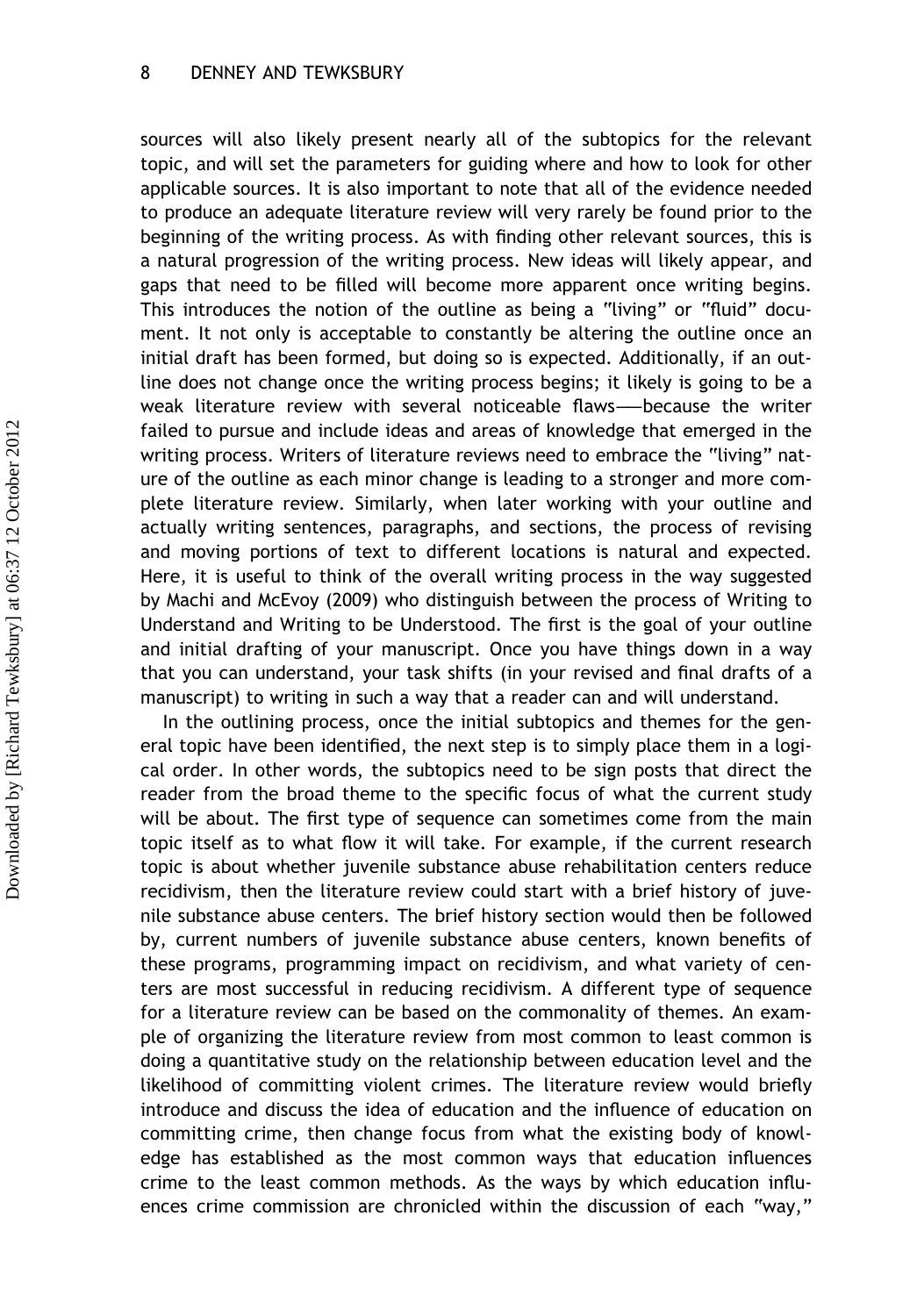where there would be shown the studies that establish/support this as a means by which education influences crime as well. A third type of sequence is going from most positive issues to the most negative issues (or vice versa). An example of this approach is when evaluating successful sex offender reentry programs to list the most successful programs to the least successful programs, and within the discussion of each type of program identifying and showing what previous research has established the fact that each particular type of reentry program is (or is not) successful. In this way, the literature review functions to establish and support the need for the research question for the present study. Although each type of sequence is useful, choosing the correction sequence will largely depend upon the current research question.

As stated above, it is important to remember that outlines are "living" or "fluid" documents. The outline may seem complete, but obvious weaknesses may appear once the writing process of the actual literature review begins. It is inevitable that the subtopics, themes, organization, content, and even the main topic itself may all change throughout the writing process. Even though this may initially seem discouraging, it is as vital of a part to the writing process as writing itself. If time allows, it is helpful to develop the outline and let it sit a few days to help to make sure nothing obvious has been overlooked.

#### Sources

With the outline being the foundation, sources serve as the building blocks that construct the walls of the entire structure of the literature review. Adequate sources not only tell the reader about prior research regarding a topic, they also inform the author of prior research findings. Finding and reading the sources is an extended process of developing the themes and subtopics of what will be included within the literature review. Also, they help expand and elaborate upon the general research topic. However, it is essential to know where the sources are located, and which sources are acceptable to use in the literature review.

#### Where Are Sources Found?

Sources can be found in a number of ways. The main way is through the online databases at any university or college library website. These databases are usually searchable through the traditional Boolean search process that allows the user to enter key words of themes pertaining to the topic, resulting in a return of resources that the particular institution may have. This database primarily will feature academic journal articles that the library either does or does not subscribe to, and increasingly common with articles being available in digital format for download instantly. Although the majority of recently published articles are typically available for download, the availability of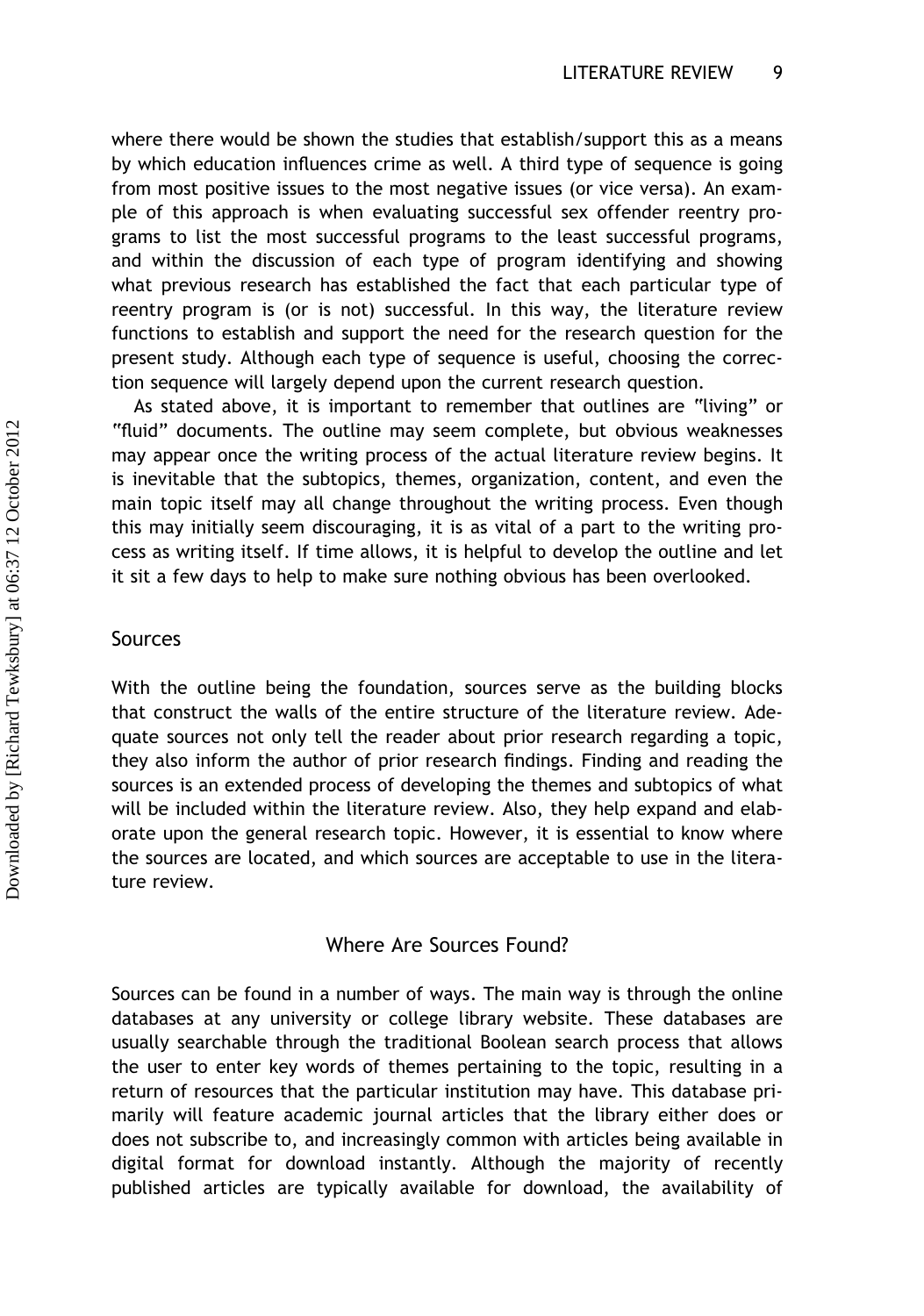downloadable digital copies will vary from institution to institution, and from source to source. Remember that even if a library does not have a digital copy, they may very well have a physical copy of the journal in the library. At this point, it would be best to make a photocopy of the physical journal article at the library in order to be able to do work outside of the library. Also, this will allow for future reference to the article if at any point certain findings within it need to be clarified.

Most university libraries also have a system called Interlibrary Loan. This system allows for a network of libraries——often state school networks——to share their resources among one another. This becomes extremely helpful since most institutional libraries do not have every single journal subscription, article, and/or book needed. Each institution has their own way of requesting documents through Interlibrary Loan, but they usually take no longer than a few days to be available for pickup. This is why it is a key that if a literature review is due for a class that the project is planned and sources are found well in advance of the due date to avoid issues if Interlibrary Loan is needed.

Other sources, such as books and newspaper/magazine articles can also be found through online databases. These databases will usually disclose whether or not the institution has what is needed, and at many libraries it will also provide a link to the Interlibrary Loan to request the exact item. Alternative databases should be used with caution; however, they can still be helpful. Databases such as Google Scholar have become extremely useful resources that may allow access to journals that may not be possible through an institution's library.

#### What Types of Sources are Appropriate to Use?

There are a number of appropriate types of sources that can be utilized to make and support an argument in a literature review. Sources can be thought of as having varying degree of value, or "strength," in a literature review. Berg (2009, p. 389) listed the potential sources and their relative value in the order of:

- (1) Scholarly empirical articles, dissertations, and books.
- (2) Scholarly, nonempirical articles and essays.
- (3) Textbooks, encyclopedias, and dictionaries.
- (4) Trade journal articles.
- (5) Certain nationally and internationally recognized "good" newsmagazines.

The top two most appropriate sources are academic journal articles and academic books (not textbooks). Although textbooks can be helpful for identifying basic information, they should not be used as citations in literature reviews (although, they often cite or discuss major or classic studies about a topic). Therefore, it is most appropriate to use academic journal articles and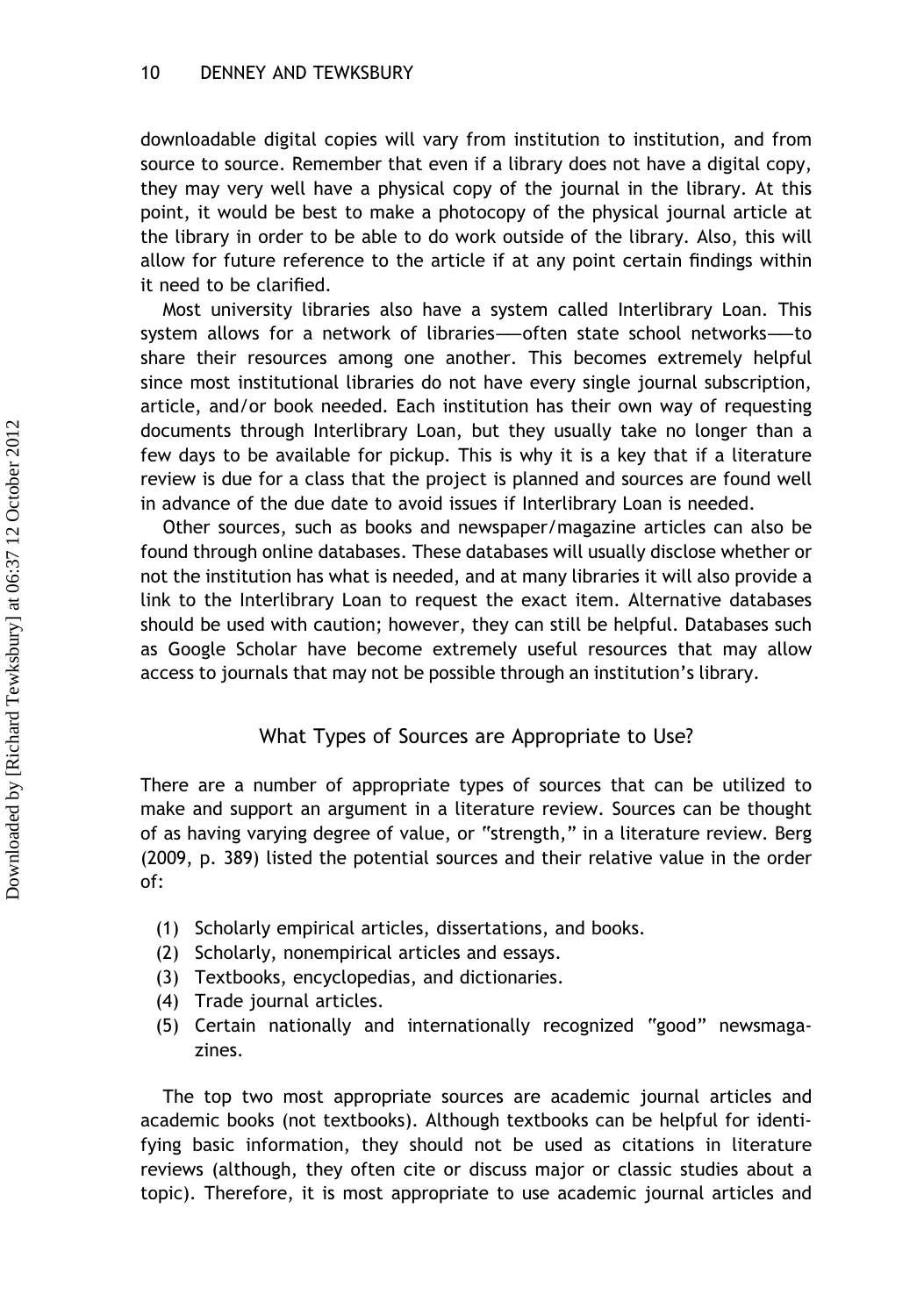books. The number and quality of these two types of sources will vary tremendously from topic to topic.

Other appropriate sources are government publications (i.e. gray literature) newspaper articles, and magazine articles. Government publications typically cover program evaluations of certain programs operated by government agencies and even up-to-date statistics on particular governmental agencies. For example, the US Department of Justice, Bureau of Justice Statistics [\(http://](http://www.bjs.gov) [www.bjs.gov](http://www.bjs.gov)) is an excellent source for governmental publications, especially when seeking the most recent statistics regarding specific crimes, criminal justice processes, populations, or governmental programs. Another excellent resource for criminal justice related documents is the Department of Justice website ([http://www.justice.gov/publications\)](http://www.justice.gov/publications). Other common types of alternative sources——newspaper and magazine articles——should be used sparingly and when no other information can be found. For example, if the current research topic is on budget cuts to juvenile substance abuse programs and anecdotal evidence is needed to support a theme found in research, then a newspaper/magazine article might be an excellent source to make this point. However, these supplementary sources should be used sparingly and with caution because heavily relying on these sources may send a red flag to the reader that (A) there may not be enough known about the current research topic to do any sufficient in-depth studies and/or (B) the literature review may have been constructed poorly (especially if other sources do exist and are not used). Therefore, it is crucial that a delicate balance is found and that alternative sources——such as newspaper and magazine articles——are only used when necessary. When in doubt, it is safest to use academic journal articles and books when available.

#### Inclusion of Classic/Major Pieces and More Recent Studies

The extensiveness of the available literature will vary tremendously from topic-to-topic. An example of this is comparing the availability of literature for a research question pertaining to social learning theory vs. a research question regarding computer privacy. In this case, it is purely a matter of the date when the research or issue began. However, the availability can be for several reasons. Other reasons for there being only a minimal amount of research available to draw upon include that perhaps the selected topic is a difficult subject matter——such as sexually deviant behaviors——that may have less research on them due to Institutional Review Board difficulties, lack of interest on the part of researchers, or stigmas attached to those who do such work or even legal and ethical reasons that limit the number of studies done on a topic. Obviously, other topics, such as stress experiences of law enforcement officers are likely to have much more research available. Therefore, it is vital that prior to beginning the outlining/writing process that the availability of sources is taken into consideration. Additionally, it is important to assess what kind of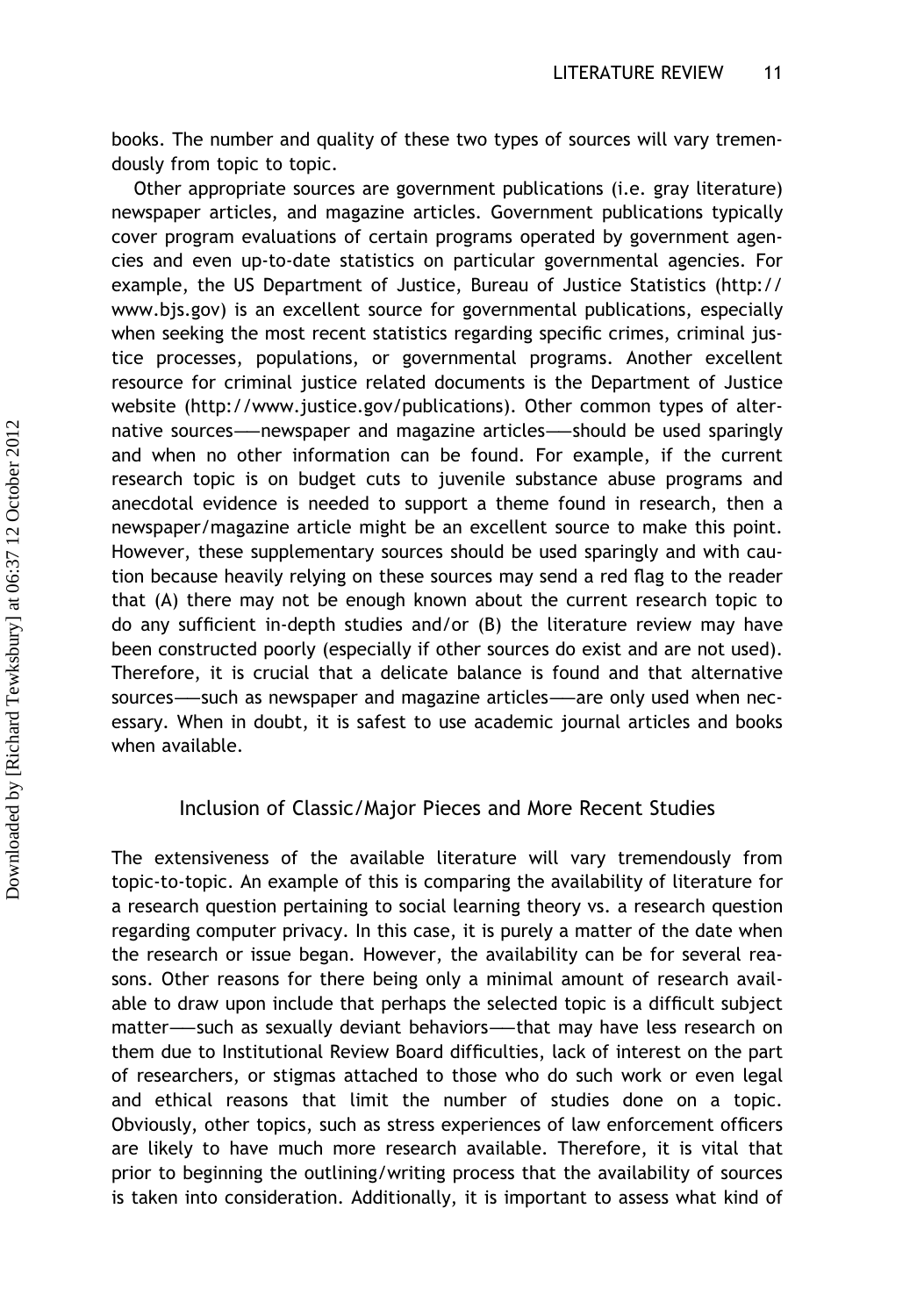a timeline is possible to establish for a topic; if something is truly a new phenomenon (such as, say the use of cell phones in prisons) there will be less available literature to work with than for a more established topic that has been a focus of research for a longer period of time. It is not necessary that this timeline is written down; however, it can do nothing but help in conceptually placing the available information on a continuum for clarity sake.

Although it is important to include a mixture of classic and more recent studies in the literature review, there also exists a balance that will vary from topic-to-topic. The best framework to follow when deciding what/what not to include in the classic studies is to only include the cornerstone research of the topic. For example, if the current topic was the stigma of being labeled a convicted felon and the social disenfranchisement that can accompany that label, then it would be necessary to include Erving Goffman's Stigma: Notes on the Management of Spoiled Identity. In addition, it may be useful to include Herbert Blumer's works on Symbolic Interactionism Theory that deals with how individuals use symbols and verbal/nonverbal cues to interact and communicate with one another. By including classic pieces of research, it demonstrates to readers that the author is well versed in the literature and has consulted most prior literature when forming their research topic. Additionally, this is a vital part of the learning process that will help in learning the material throughout to better form the argument and be confident in continuing with the current research question.

The inclusion of the most recent research is as vital, if not even more important, than the inclusion of classic pieces. This is because it shows that the author has consulted the most recent literature, and that the most up-todate methods have been used or perhaps that the specific focus of the current study has not been examined previously. Consulting prior work is crucial because there is a strong possibility that someone may have already done the research question that was going to be examined; however, this does not mean that one cannot continue with the current research question. This may mean that one would have to look at a different angle of the research question, or perhaps simply examining an area that was omitted in prior research. Ultimately, the inclusion of the most recent research is just as important (if not more so) to demonstrate to readers that prior literature has been consulted in the formation of the current research topic.

#### What Needs to be Included from the Cited Studies?

First and foremost, the findings of the prior literature need to be the bulk of what is included from the cited studies. Again, this may vary for each research questions; however, this will almost always be the case. It is best to think of findings as providing the "big picture" of the current research topic. Each theme and subtopic needs to be supported by as many findings as possible, so that both the author and the reader can have the entire picture of what is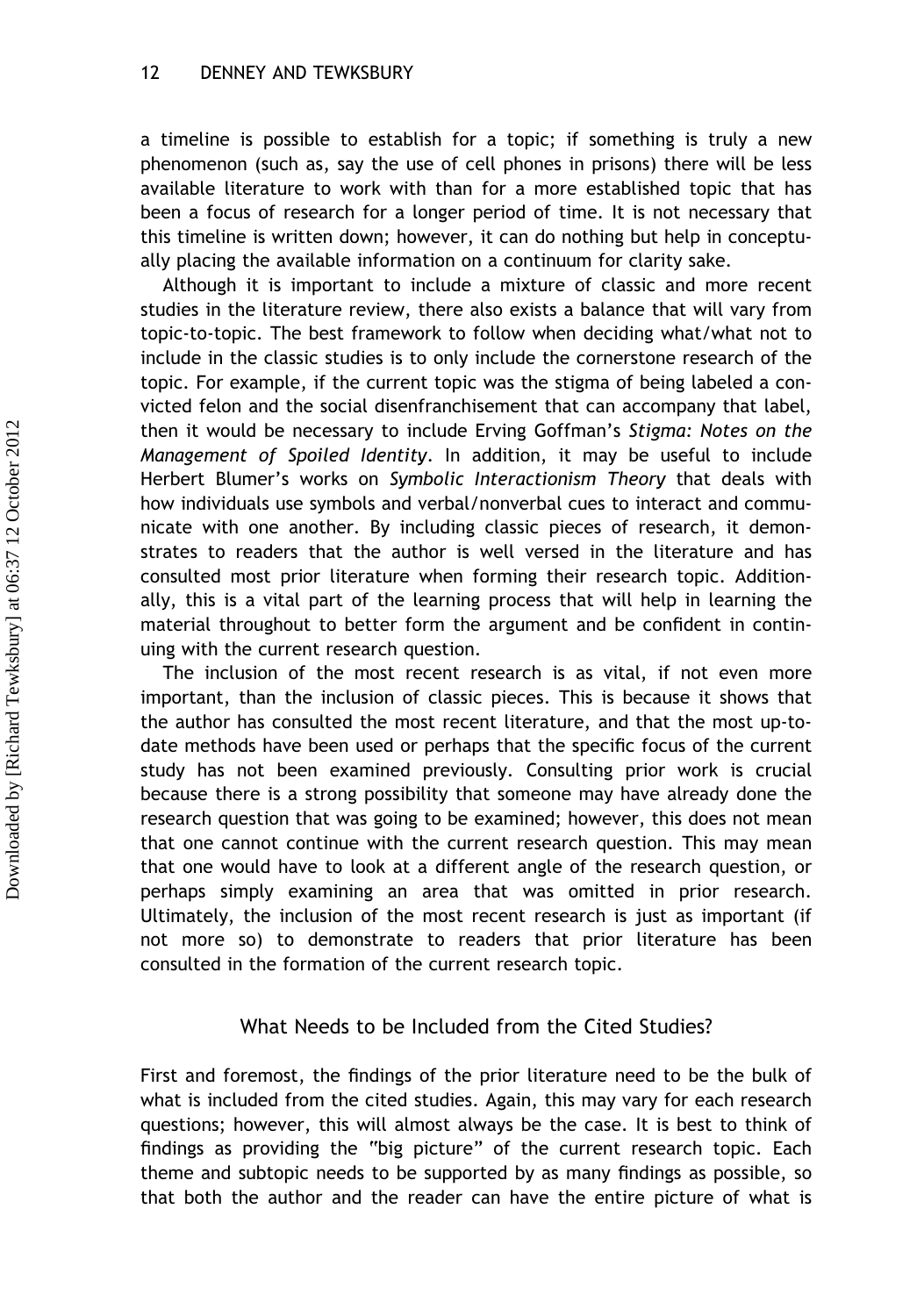known regarding the current topic. Findings of studies in journal articles are almost always found under the "findings" or "results" heading located in the second half of the journal article. For books, the location of findings varies, but they are usually located under the relevant chapter heading from the table of contents.

The literature reviews of other research can also be a valuable source in gaining insight into other relevant literature, themes/subtopics of the research question, and information regarding other sources. If citations are found through reading the literature reviews of prior research, it is important that the citations are double-checked to ensure that they were correctly cited in the original document. Also, the newly found resource may have other pertinent information that was left out of the literature review where the source was found. It is even possible that the additional citations revealed by reading additional literature reviews will bring awareness to a hole in the outline or even a missed theme. Remember that this is alright; this occurring will only further demonstrate the "fluid" nature of the "living" document that is the literature review being written.

Although the majority of literature reviews will focus on the findings of prior research, there are times where literature reviews need to focus on the methodology of prior research. This instance is typically found in studies that want to advance a new method for studying a certain topic or suggest a new way of defining a critical concept/variable. An example of this is a study that wants to advance a different way of statistical analysis. This study would need to primarily focus on the methodology of prior research since it is the subject of the current research question. Here, it is a simple substitution of the methods for the findings in what is presented to readers. Similarly, if a literature review is being written to set up a study of sexual victimization of prison inmates in which a new way of defining "sexual victimization" is used, it is important to review how previous studies have defined the concept, focusing on what is and is not included in the definitions previously used. Even though substituting methodology for the findings may seem to be a radically different approach to reviewing literature, it is essentially the same idea and process, just with a different aspect of previous work as the focal point. Whereas the previous examples showed organizing findings to make an argument of what prior studies have not examined, this type of literature review makes the same type of argument discussing what prior methodology is/has not been capable of doing. By showing what prior methodological weaknesses exist, this helps establish the argument that a new way of doing methodology or perhaps an entirely new methodological concept is needed.

#### Theory

Theory is a highly developed form of reasoning for why certain events occur. In the criminal justice field, theory typically applies to ideas of why people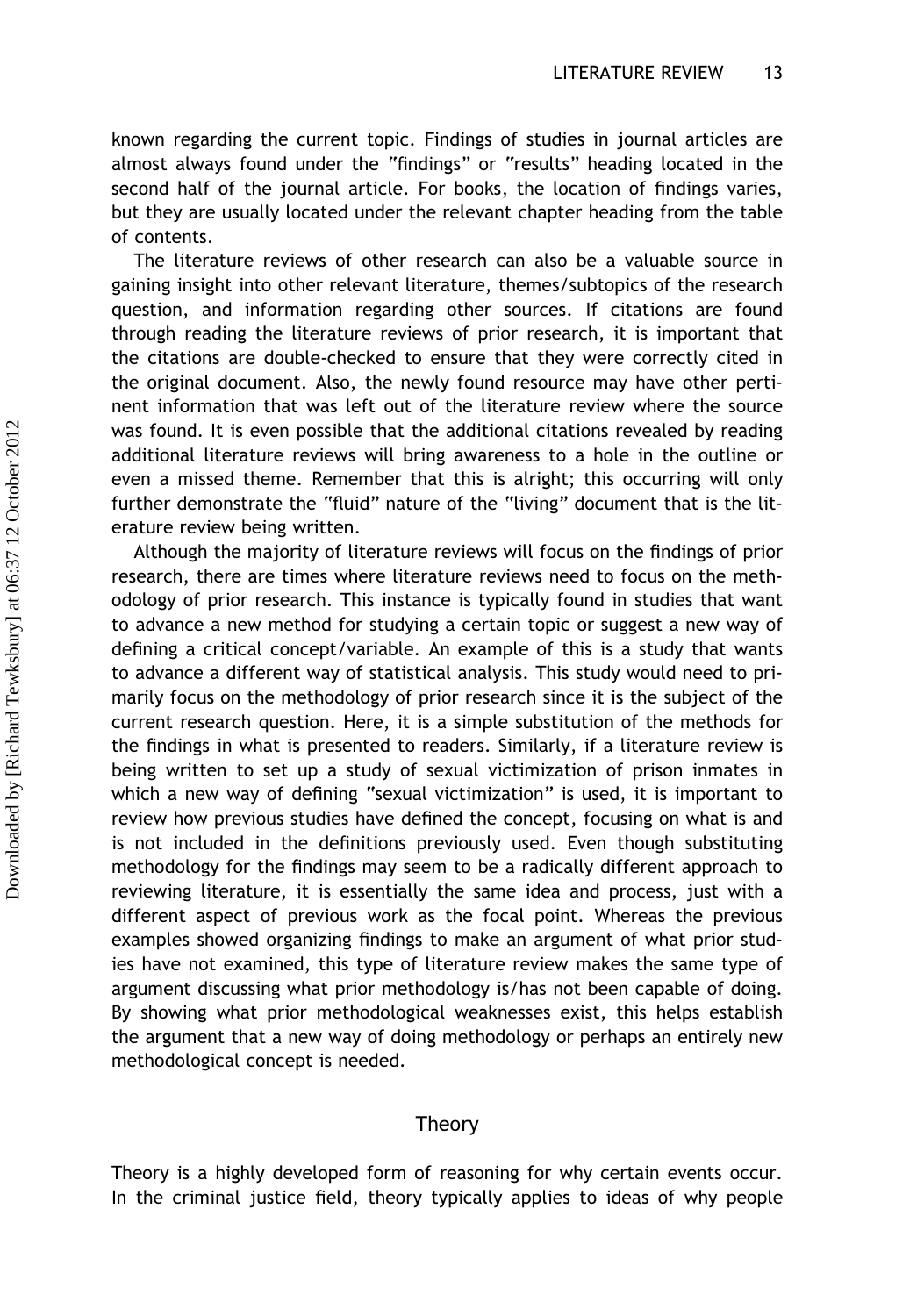commit crime and how the criminal justice agencies function. It is best to think of theory as the conscience behind the reasoning, methods, and what is ultimately found in the current study. Theory helps inform nearly all aspects of not just the literature review, but also the methodology and how to ultimately interpret the findings of the study.

The use of theory is not universal across all literature reviews. One example of a type of literature review that does not need to include a large discussion of theory is when a research question is new or in the early developmental stages. This can be the case even more so in exploratory work; however, this depends on how specific the topic or research question is. If theory is used, it is important that it is at least introduced and the reader told what the guiding perspective is for the study in the first few paragraphs of the literature review. This is important so as to establish a conceptual framework for the remaining portions of the literature review. It is best to think of theory in this sense as a lens to view the entire work through. This will help set up how and in what light the prior literature will be evaluated.

After the theory is briefly introduced, it is important to be reintroduced after a general overview of the topic has been discussed or outlined. This will allow the reader to have a broad understanding of the research question for the particular literature review without bogging them down with the theory as soon as they begin to read it. In this way, both the entire literature review and any actual section devoted to discussing a particular theory in specific can be thought of as "the theoretical core of an article" (Kotze, 2007, p. 19). Next, the theory needs to be discussed in depth, and explicitly shown as relevant to the topic at hand after the broad overview, in order for the reader to have the proper lens to analyze the prior findings or employed methodologies. It is similar to think of this as expecting someone to play football who has never been exposed to the rules of the game before. They need to know how the objective of the game, how the game is played, what rules the game follows, and how their position fits into the big picture of the game. The best way to ensure that information overload does not occur is to provide a general overview of the theory, and then specifically how it applies to the current research question by informing or providing the framework. If these two concepts remain the focus, then the chances of overloading the reader with too much information is greatly reduced.

There are two directions that the theory section can take once an overview of why the theory pertains to the current research topic has been discussed. The first possible direction is to show why the theory that has been used in previous studies needs to continue to be used in the same fashion. Another option is how and why this theory is a productive way to approach the current topic and research question. The second possible direction is to argue why a new theory should be used and the shortcomings of other theories. If the latter direction is chosen, arguments are made best if they are done so simultaneously. The primary way of ensuring this is if one gives strong support for one particular theory, then this will simultaneously weaken the opposing view.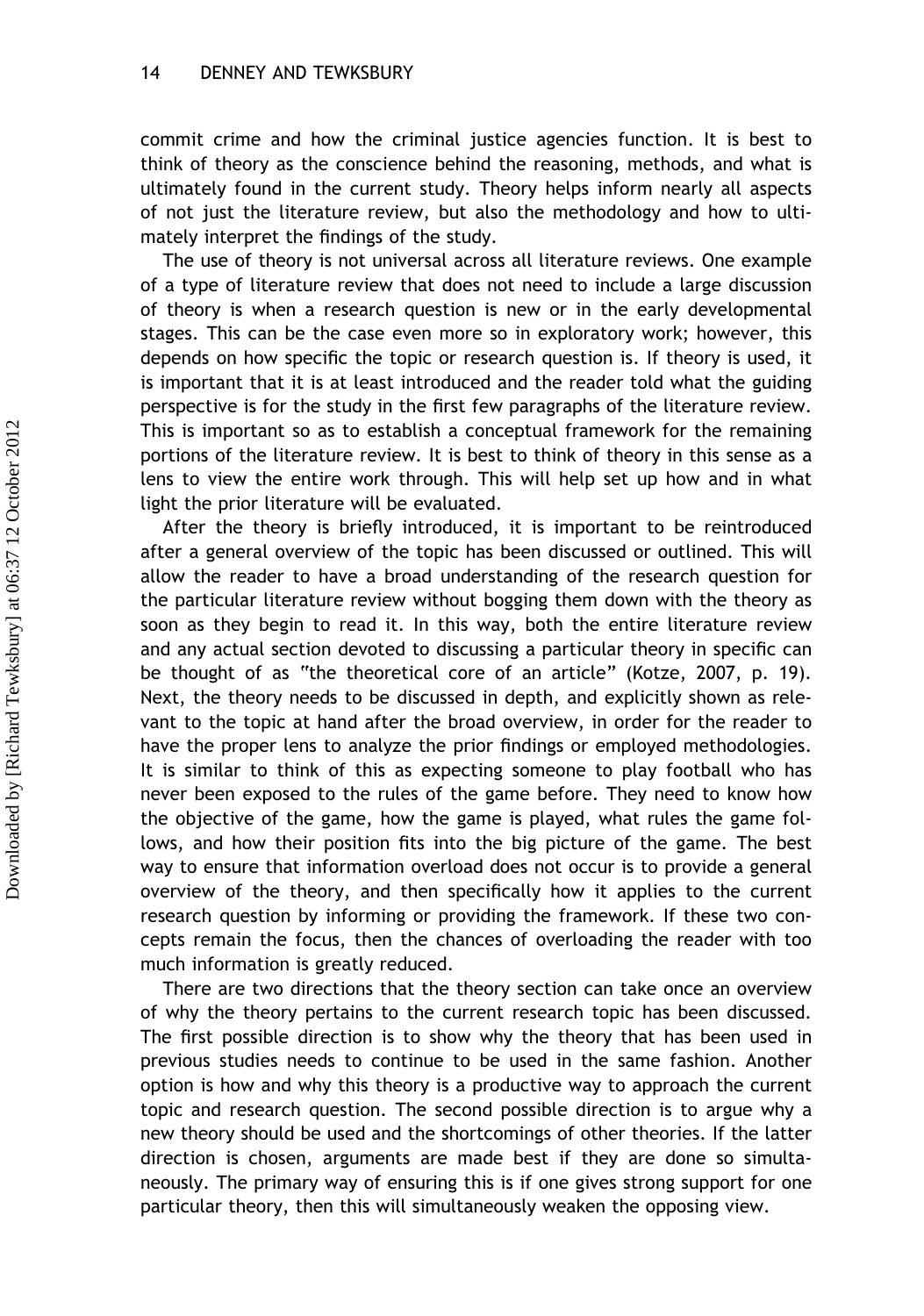#### Funneling Idea

As has been alluded to throughout this discussion, it is best to think of the literature review collectively as a funnel that starts out as a big opening and travels to a much narrower, finite end. In essence, this means that the literature review needs to go from broad to specific. The broad beginning needs to open with a general research question, and then each theme/subtopic needs to naturally narrow the focus to a specific research question that will be addressed in the present study. After beginning the literature review by introducing the overall general idea, briefly discuss why the topic is important and why more research needs to be conducted. The introduction also needs to include a preview of each dimension of the topic that will be discussed in the following paragraphs.

After the introduction, each theme/subtopic needs to be placed in a sequential order that makes logical sense. This sequential order will vary from study to study, but it will need to assist in narrowing the focus purely by the themes or headings used. A helpful way of determining if a logical sequential order has been achieved is to examine the outline of themes/subtopics to see if these headings alone lead to the desired focus of the current research topic. If the order and flow of the themes/subtopics goes from broad to narrow with the desired outcome, then a correct order has been achieved. If not, then experiment with reordering some of the concepts, or perhaps return to the prior literature to see if there is a theme that was overlooked, or a logical order that others have used and could be replicated. This will help ensure that a key piece of information that will distract the reader if not discussed will be included. Next, introduce the concept, briefly point out the relevance of the concept, and discuss what is known about it. Each theme or subsection needs to be ended by connecting it to the topic immediately following the current concept. It is best to think of this as welding the pieces of a stairway together. Each weld needs to be as smooth as possible so that someone later examining the finished product cannot identify weaknesses in connection that may lead the stairway/discussion to collapse. Also, it is vital that these topics are placed in a logical order to both convey to the readers the intended argument and to demonstrate a firm understanding of prior literature to the readers. The "funneling concept" will assist in forming the literature review and making a coherent argument throughout the entire work.

#### What is the Appropriate Way to End a Literature Review?

The end of the literature review serves as the bridge to the current study. Therefore, it must be a clear and concise summary of what was present in the literature review without getting bogged down with the extensive and toospecific-to-be-useful details. There needs to be a delicate balance between the primary findings/methodology of prior studies and demonstrating the need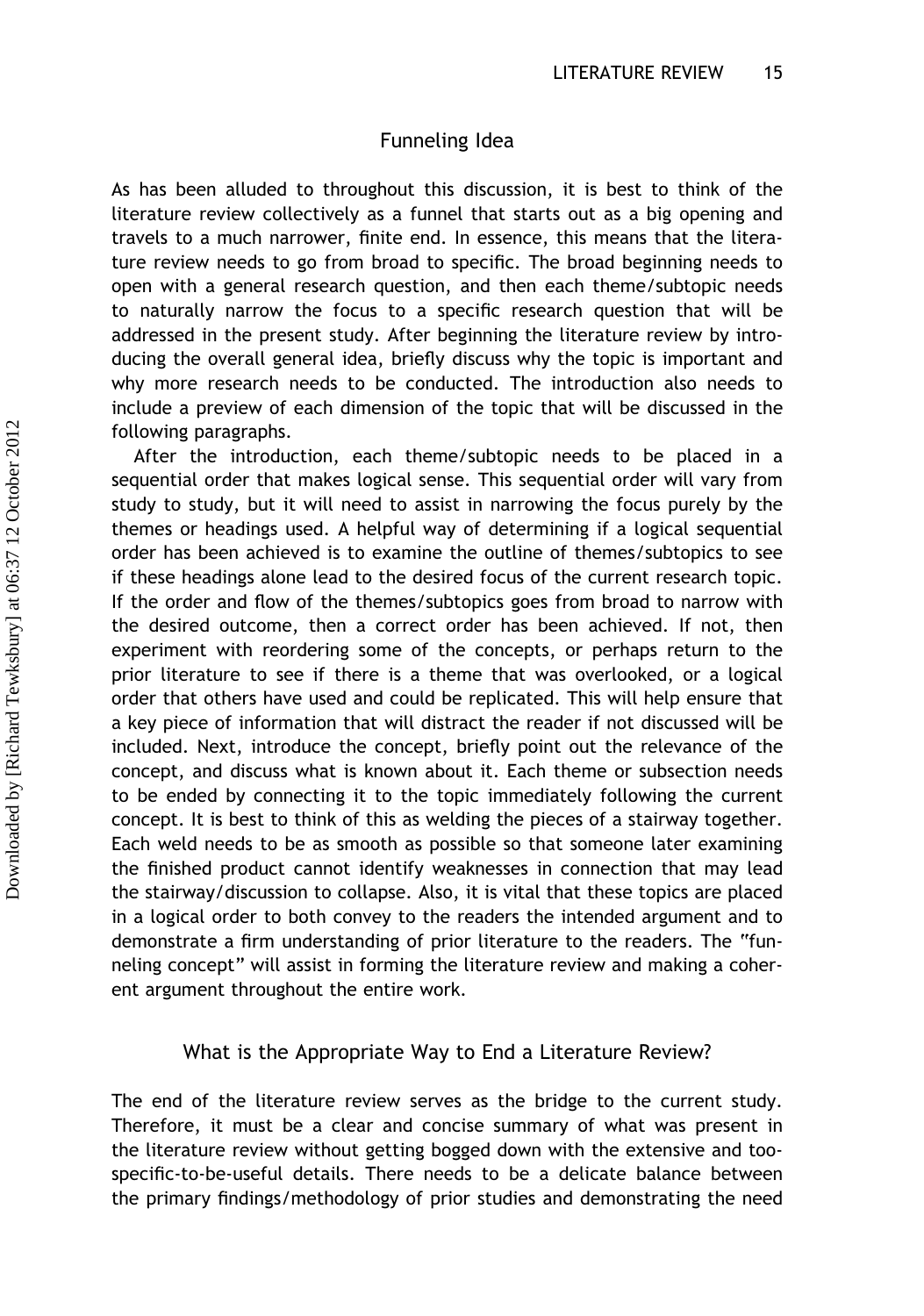for the continued study of a certain research topic or perhaps a new way of methodology.

Up until this point, the argument of what the present study is examining has been demonstrated in providing the weaknesses or gaps in findings or the strengths/shortcomings of the methodology of prior research. However, it is at this point where the weaknesses in findings or the methodology of prior research are explicitly stated. Think of this as a criminal prosecutor spending several days describing to a jury that an individual is guilty of a crime. The prosecutor may have had several days to present their belief in the guilt of the individual to the jury (and do so by introducing then discussion/detailing individual pieces of evidence), but then at the end (in the closing argument) they need to summarize their argument and show the need for a particular outcome (such as a guilty verdict) in a limited amount of time so as to drive home this point to jurors. Readers are like the jurors in this example. They need to be able to walk away from the literature review by understanding what the topic is, all of the relevant literature on the topic, any weaknesses in prior findings/ methodology, and what this study is going to contribute to the further understanding of this topic.

If the above steps are followed, organizing and writing a literature review will become a more natural process with practice. Writing a literature review may never become easy because of the unique challenges that face each topic. However, following the steps, processes, and organization discussed above will help throughout the entire process of ensuring what the focus of current topic may be, and what types of necessary information to include. In addition, knowing how to adequately write a literature review will greatly assist in understanding and synthesizing vast amounts of information in addition to being able to more clearly recognize arguments being made in readings across all disciplines. Learning how to write a literature review greatly assists in the learning process by being able to recognize the structure of others' writings that may have been less apparent beforehand. The importance of understanding, both as a researcher and as a reader of a research study, what is already known about a topic is primary to doing high quality and useful research. As Boote and Beile (2005, p. 3) explain it: "A substantive, thorough, sophisticated literature review is a precondition for doing substantive, thorough, sophisticated research." Therefore, learning how to write a high quality literature review is an invaluable tool for both the writing process and the learning process.

#### References

Baumeister, R. F., and M. R. Leary. 1997. Writing narrative literature reviews. Review of General Psychology 1: 311-330.

Berg, B. L. 2009. Qualitative research methods for the social sciences (7th ed.). Boston, MA: Allyn & Bacon.